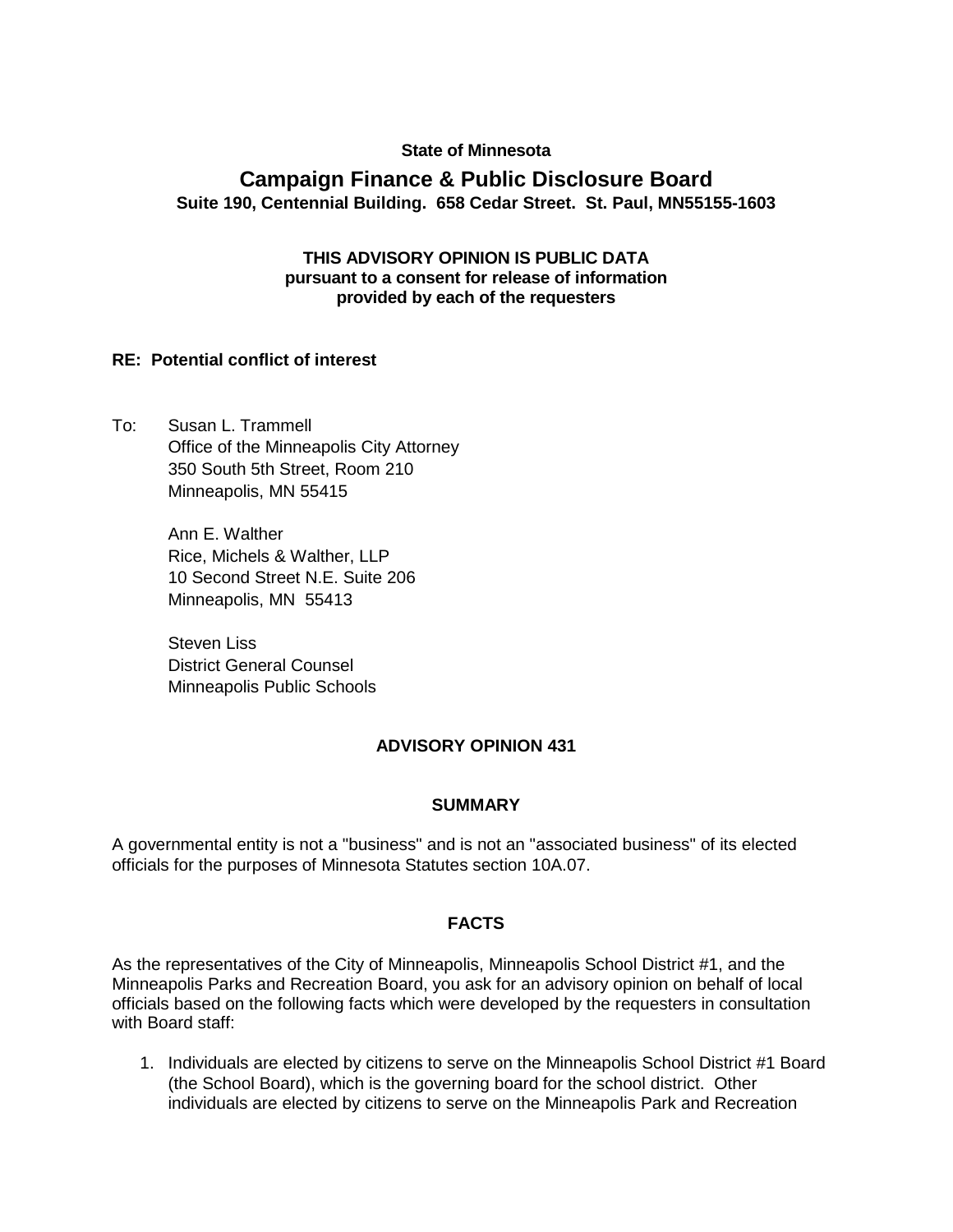Board (the Park Board) which has jurisdiction over the Minneapolis park system.

- 2. Members of the School Board and members of the Park Board are compensated by the School District or by the Park Board for their work as members of their respective Boards. Each member receives compensation of more than \$50 per month from the respective governmental entity.
- 3. The Planning Commission of the City of Minneapolis (the Planning Commission) is a commission established by the City of Minneapolis charter. The charter requires that a member of the School Board and a member of the Park Board be Planning Commission members.
- 4. The Planning Commission makes, recommends, or votes on major decisions related to development, zoning, and economic development.
- 5. Members of the Planning Commission are local officials of Minneapolis, which is itself a metropolitan governmental unit under Minnesota Statutes section 10A.01, subdivision 24.
- 6. As a member of the Planning Commission, the School Board member may be called upon to vote on planning decisions that would substantially affect the financial interests of the School District and the Park Board member may be called upon to vote on planning decisions that would substantially affect the financial interests of the Park Board.
- 7. The decisions of the Planning Commission may constitute recommendations to the governing body of the City of Minneapolis, in which case the governing body of the city makes the final decision.
- 8. Alternately, the decisions of the Planning Commission may constitute final decisions subject only to appeal through an established appeals process.

Based on the above facts, you ask the following question:

## **Question**

If the School Board member or the Park Board member is called upon to vote on a matter that would substantially affect the financial interests of the School District or of the Park Board, respectively, does the School Board member or the Park Board member have a potential conflict of interest that would require the member to take action under Minnesota Statutes section 10A.07?

## **Opinion**

Potential conflicts of interest are defined in terms of the types of action that give rise to such conflicts. Minnesota Statutes section 10A.07 provides that a potential conflict arises if:

A public official or a local official elected to or appointed by a metropolitan governmental unit who in the discharge of official duties would be required to take an action or make a decision that would substantially affect the official's financial interests or those of an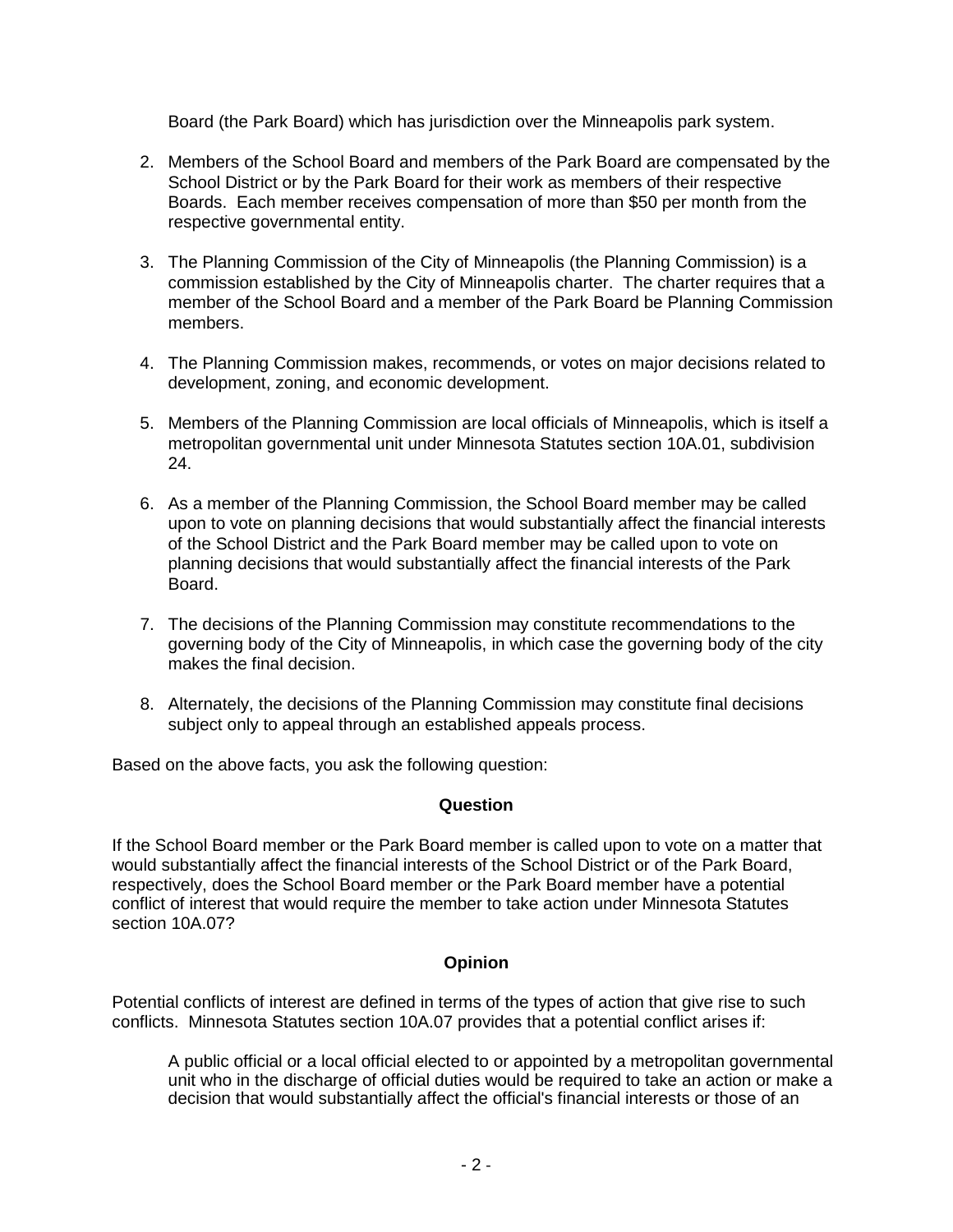associated business, unless the effect on the official is no greater than on other members of the official's business classification, profession, or occupation . . .

Minneapolis is a metropolitan governmental unit and Planning Commission members are local officials in that metropolitan governmental unit. Thus, Planning Commission members are officials governed by the requirements of Section 10A.07. The facts specify that the local official receives compensation of more than \$50 in a month from the School District or from the Park Board and that a vote by either member may substantially affect the financial interests of the governmental unit with which the member is associated. Nothing in the facts suggests that the governmental unit with which the member is associated is operating as a business instead of acting in its governmental capacity. This opinion is limited to relationships with governmental units acting in a governmental capacity.

The requirements of § 10A.07 are triggered if the official's vote would affect the financial interests of an "associated business" of the official. Thus, if the School District is an associated business of the School Board member or if the Park Board is an associated business of the Park Board member, the official may be required to take the steps specified in §10A.07 to avoid a conflict of interest.

The phrase "associated business" is specifically defined in Minnesota Statutes section 10A.01, subdivision 5. When applying statutes, the Board follows the rules of statutory construction as set forth in Minnesota Statutes, including Minnesota Statutes section 645.08. One of the principles of § 645.08 is that unless it is inconsistent with the intent of the statute, words must be given their common meaning. The common meaning of "business" is understood by most without resort to a dictionary. Typically a business is an endeavor in which one or more persons engage to generate a profit or provide a livelihood. In the common understanding, "business" on the one hand, is separate from "government" on the other.

The statutory definition of "associated business" provides additional support for the understanding that a governmental entity, such as a school district or the Park Board is not a business. Section 10A.01, subdivision 5, defines an associated business as "an association, corporation, partnership, limited liability company, limited liability partnership, or other organized legal entity."

The statute specifically lists types of entities that are commonly understood to be forms of organization under which persons may do business. Corporations, partnerships, limited liability companies, and limited liability partnerships are all statutorily defined legal forms for business organizations. The inclusion of the general phrase "other organized legal entities" does not provide a basis to extend the definition of business to include governmental entities acting in a governmental capacity. Minnesota Statutes section 645.08, clause 3, provides that general words are construed to be restricted in their meaning by preceding particular words. As a result, the Board construes "other organized legal entity" to refer to other forms of business organizations that may be recognized from time to time.

Based on the above analysis the Board concludes that in this case neither the School District nor the Park Board are included in the scope of entities that may be associated businesses under Minnesota Statutes section 10A.07. As a result, votes by the School Board member or the Park Board member do not give rise to potential conflicts of interest based on the relationship between the School Board member and the School District or between the Park Board member to the Park Board.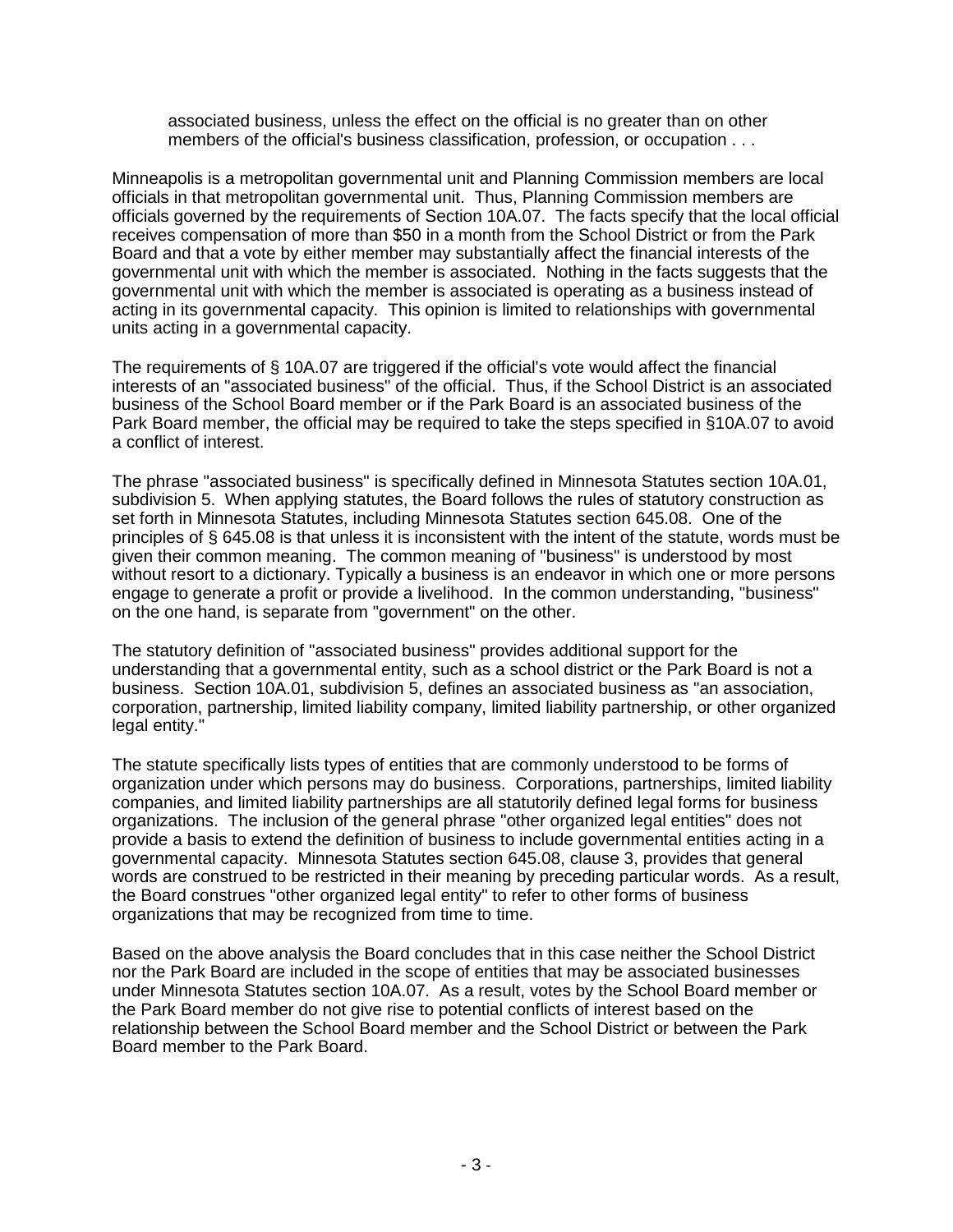#### **Comment on Advisory Opinion 325**

In Advisory Opinion 325, the Board was asked if a person appointed to a position with a Minnesota municipality was prevented from serving in the legislature. The Board concluded that the municipal appointment did not prevent the individual from also serving in the legislature. However, although the question was not presented or discussed in the opinion, Advisory Opinion 325 appears to assume that a municipality could be an associated business. The present opinion recognizes that a governmental entity, including a municipality, is not a business and, thus, is never an "associated business". To the extent that Advisory Opinion 325 implied a different conclusion, it is hereby revoked.

Issued November 7, 2012 /s/ Andrew M. Luger Andrew M. Luger, Vice Chair Campaign Finance and Public Disclosure Board